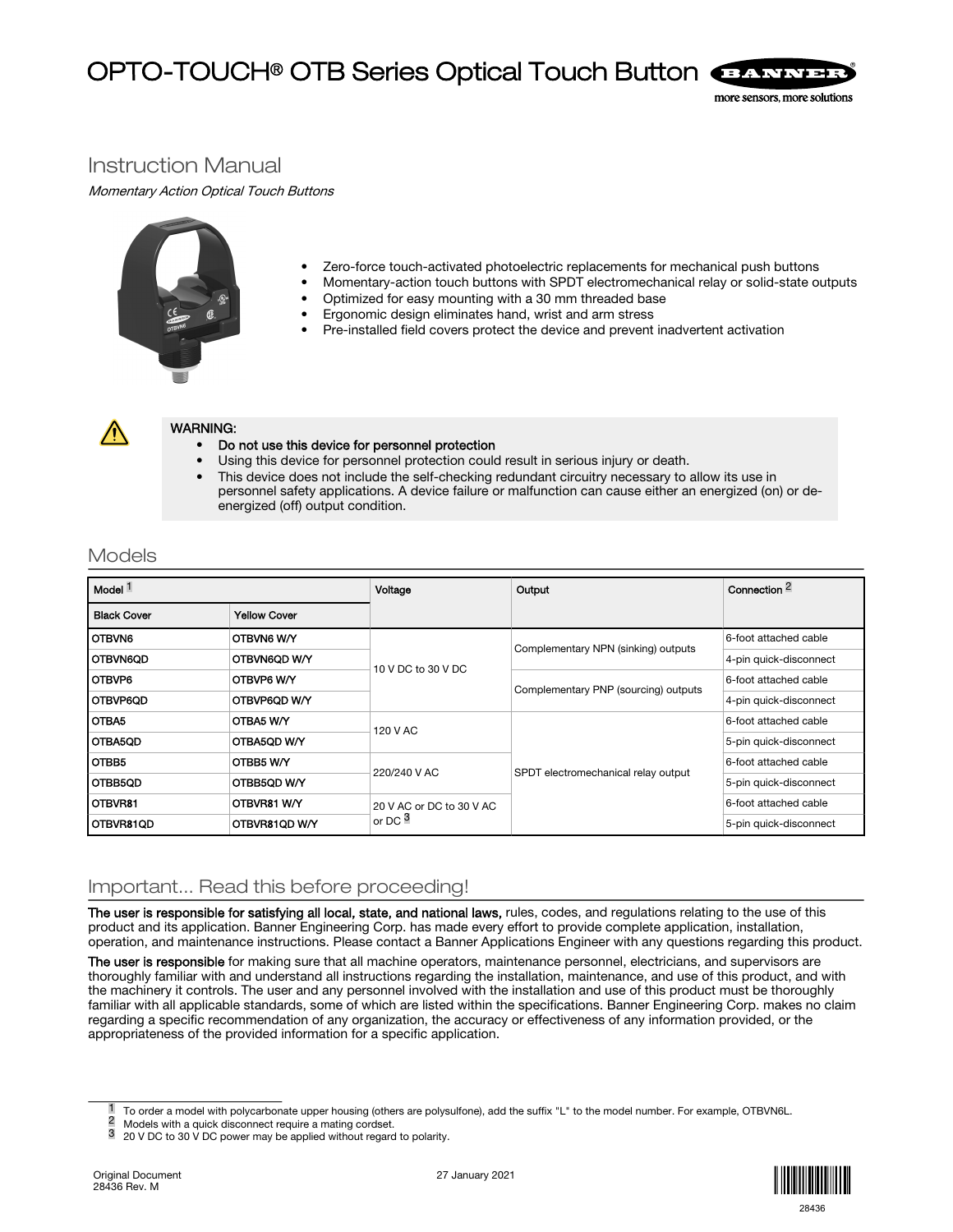## EU Declaration of Conformity (DoC)

Banner Engineering Corp. herewith declares that these products are in conformity with the provisions of the listed directives and all essential health and safety requirements have been met. For the complete DoC, please go to [www.bannerengineering.com.](http://www.bannerengineering.com)

| Product                     | <b>Directive</b>                                           |
|-----------------------------|------------------------------------------------------------|
| OTB Series DC and AC Models | EMC Directive 2014/30/EU, Low Voltage Directive 2014/35/EU |

Representative in EU: Peter Mertens, Managing Director, Banner Engineering BV. Address: Park Lane, Culliganlaan 2F, bus 3,1831 Diegem, Belgium.

### **Overview**

Banner Optical Touch Buttons (OTB) are touch-activated photoelectric switches designed to replace capacitive touch switches and mechanical push buttons. The OPTO-TOUCH's SPDT electromechanical relay or solid-state output (depending upon model) is activated when a finger, introduced into the "touch area" (yoke) of the switch, interrupts the OPTO-TOUCH's infrared sensing beam.

Banner Optical Touch Buttons are ergonomically designed to eliminate the hand, wrist, and arm stresses associated with mechanical push buttons. They require absolutely no physical pressure to operate. LED indicators light for "power on" and "output activated".

All models are highly resistant to EMI, RFI, and ambient light interference. OTBs have a black polysulfone (or red polycarbonate) upper housing and fiber-reinforced thermoplastic polyester base. Polycarbonate models have the letter "L" in their model number suffix. Environmental considerations for use of the two types differ; see the specifications. The 30 mm threaded base on all models provides easy mounting, and Banner Optical Touch Buttons are easily retrofitted to existing machines.

Rugged polypropylene (TP) field covers are installed on all models to avoid inadvertent switch actuation due to objects (such as loose clothing or debris) that might accidentally block the sensing beam and to protect to the device. The polypropylene material is capable of absorbing high impact (even at low temperatures) and is highly resistant to abrasion and to damage by most chemicals.



Safety Instruction: A field cover is installed on this OPTO-TOUCH. If this cover is missing or has become lost or damaged, contact Banner Engineering immediately for a no-charge replacement.

## Installing the OTBs

Install the OPTO-TOUCH Optical Touch Buttons so the environment does not adversely affect the means of actuation. Severe contamination of the touch area (yoke) of the switch or other environmental influences may cause slow response or false energized (on) conditions.

Mount the buttons to protect them from accidental or unintentional operation.

Consider ergonomic principles to avoid unnecessary fatigue in the installation of the hand controls. Install the touch buttons at a height and in a location that will be comfortable for the user. See ANSI B11.TR1 Ergonomic Guidelines, and EN894 Safety of Machinery-Ergonomic Requirements-Control Actuators for more information.

Mount the buttons a safe distance from moving machine parts, as determined by the appropriate standard (for example, ANSI B11.19, ISO 13851). It must not be possible for the operator or other non-qualified persons to relocate them. Failure to establish and maintain the required distance may result in an increased risk of harm.

If OPTO-TOUCH Optical Touch Buttons are used to initiate machines or operations in which false operation of an Optical Touch Button could be dangerous, point-of-operation safeguarding devices and/or related safety controls must be installed and maintained to meet all appropriate OSHA regulations, ANSI B11 machine safety standards (for example, ANSI B11.19) or other relevant regulations.



CAUTION: Hand Controls—The environment in which hand controls are installed must not adversely affect the means of actuation. Severe contamination or other environmental influences may cause slow response or false energized (on) conditions of mechanical or ergonomic buttons. This may result in exposure to a hazard.



### CAUTION:

### • Install hand controls to prevent accidental actuation

- It is not possible to completely protect the two-hand control system from defeat.
- OSHA regulations require the user to arrange and protect hand controls to minimize possibility of defeat or accidental actuation.



WARNING: Never use an OPTO-TOUCH Optical Touch Button as an actuator in an emergency stop (E-Stop) circuit. E-Stop actuators must be purely mechanical devices that require no power to operate. OPTO-TOUCH Optical Touch Buttons require power to operate and must not be used as E-Stop actuators under any circumstances.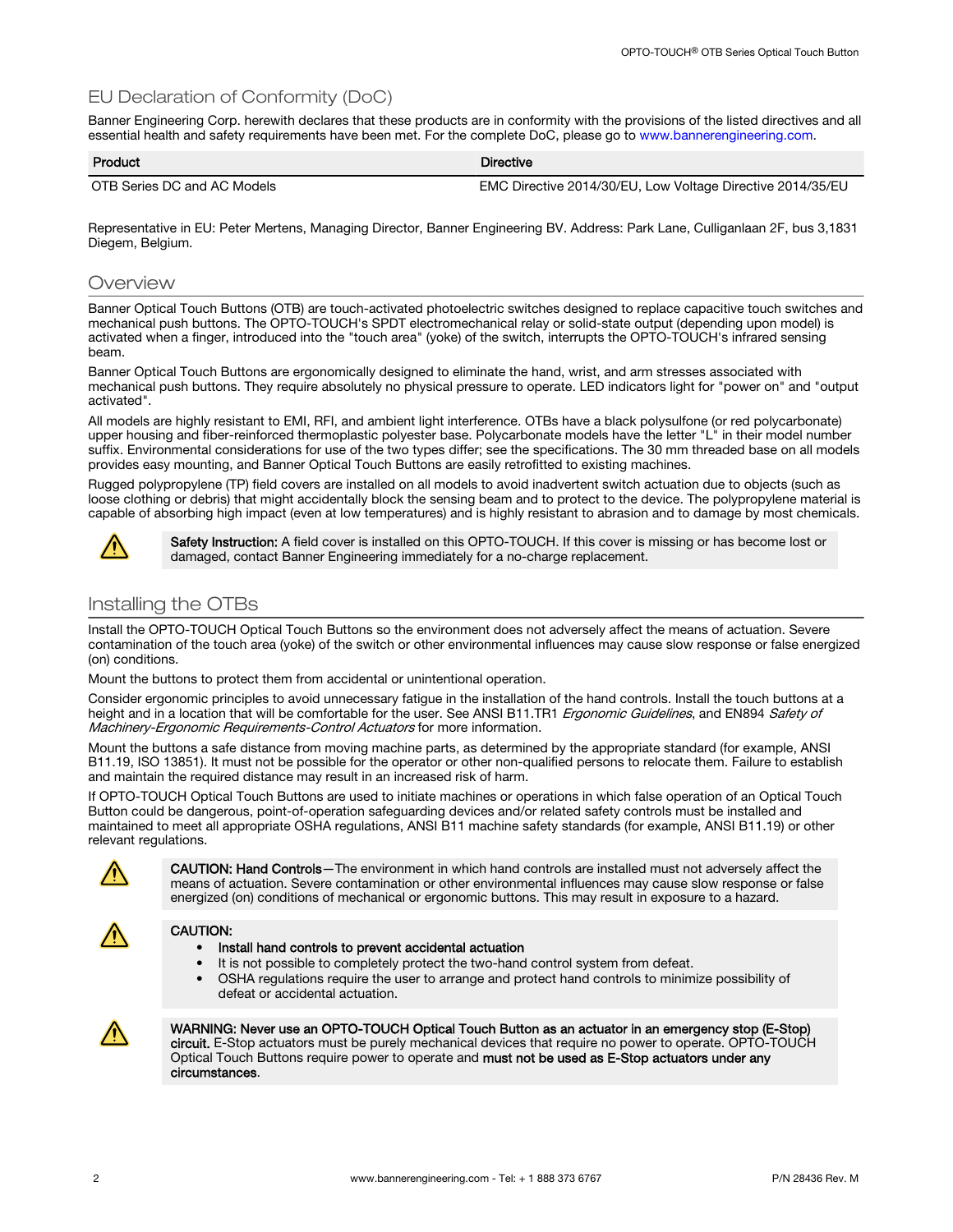## Two-Hand Control

Two-Hand Control is an operator actuating control that initiates a machine cycle through the synchronous use of both buttons and concurrent actuation during the hazardous portion of the machine cycle. Synchronous use is defined as the actuation of both buttons within 500 ms of each other. If one or both buttons are released, an immediate stop command is issued to the machine control and the hazard ceases at any point in the machine cycle.

Alternatively, Two-Hand Trip is similar, but typically initiates a full machine cycle and does not cause a stop or cessation of the hazard if either or both the buttons are released. Two-Hand Trip is typically used on single-cycle or full-revolution machines.

In addition to general installation requirements above, Two-Hand Control/Trip can be used for simple machine cycle actuation and must comply with (ANSI) NFPA 79 and/or ISO 60204-1. If the Two-Hand Control/Trip is also used for safeguarding, additional requirements must be complied with and are found in ANSI B11.19, ISO 13851 and other relevant regulations. In either case, the machine (safety) control must also provide the appropriate level of safety performance (risk reduction) as determined by a risk assessment and the functions of anti-tiedown and anti-repeat.

The level of the safety performance of a Two-Hand Control/Trip system is dependent on the actuating controls (buttons) and the circuity/logic monitoring those actuating controls (THC modules, Safety Controllers, etc.). Typically, systems incorporating OPTO-TOUCH Optical Touch Buttons are limited to Type IIIA or IIIB per ISO 13851. If a Type IIIC system is required, STB Self-Checking Optical Touch Buttons (datasheet p/n [64136](http://info.bannersalesforce.com/cs/idcplg?IdcService=GET_FILE&dDocName=64136&RevisionSelectionMethod=Latest&Rendition=web)) and an appropriate Two-Hand Control logic module or Safety Controller (for example, AT-FM-10K, SC26/XS26, SC22) can comply with the additional requirements.

Anti-tiedown requires the release of both buttons before a subsequent cycle can be re-initiated. This applies after a cycle has been completed or if a stop has otherwise occurred. Anti-tiedown function must be designed to ignore false input signals. False signals include (but are not limited to) voltage transients, contact bounce, and EMI or RFI noise. Two-Hand Control logic modules and Safety Controllers with anti-tiedown are available, which include circuitry to minimize the possibility of false actuation.

Anti-repeat function causes a stop at the end of the machine cycle and requires release of all actuating controls (for example,, buttons) before another cycle or stroke can be initiated. The anti-repeat function must be incorporated into the machine and/or the machine (safety) control.

Other installation considerations include that the actuating controls (for example, buttons) must be arranged far enough apart so that the operator cannot operate both actuating controls using one arm or hand. And, both actuating controls must be located far enough away from the nearest hazard that the operator cannot reach the hazard with a hand or other body part before the hazardous motion or situation ceases. Installation considerations, including the separation distance (safety distance) and calculations to determine this distance are found in ANSI B11.19 or ISO 13851.



### WARNING:

- Mount hand controls at a safe distance from moving machine parts
- Failure to establish and maintain the safety distance (minimum distance) could result in serious injury or death.
- Mount hand controls as determined by the applicable standard. The operator or other non-qualified persons must not be able to relocate the hand controls.

### WARNING:

- Use adequate point-of-operation guarding
- Failure to properly guard hazardous machinery can result in a dangerous condition that could lead to serious injury or death.
- When properly installed, a two-hand control safety device provides protection only for the hands of the machine operator. It might be necessary to install additional safeguarding, such as safety light curtains, additional two-hand controls, and/or hard guards, to protect all individuals from hazardous machinery.



### WARNING:

- Ensure the safety circuit integrity
- The safety circuit integrity level is affected by the design and installation of the safety devices and the means of interfacing with those devices.
- Perform a risk assessment to determine the appropriate safety circuit integrity level or category to ensure the expected risk reduction is achieved and all applicable regulations and standards are in compliance (see ANSI B11.0 and ANSI B11.19, ISO 12100 and ISO13849-1 or the applicable standards).

## Mounting Hole Information

The OPTO-TOUCH has a 30 millimeter threaded base which fits directly into a standard mounting hole for an oiltight push button. A lock ring, supplied with each OPTO-TOUCH, can be used to prevent switch rotation.

The mounting hole details shown at the right are used for the OPTO-TOUCH and also for standard oiltight push buttons and their legend plates. The drawing at the far right shows how to approximate the keyway using a drill hole. **Preferred Preferred Alternative** 

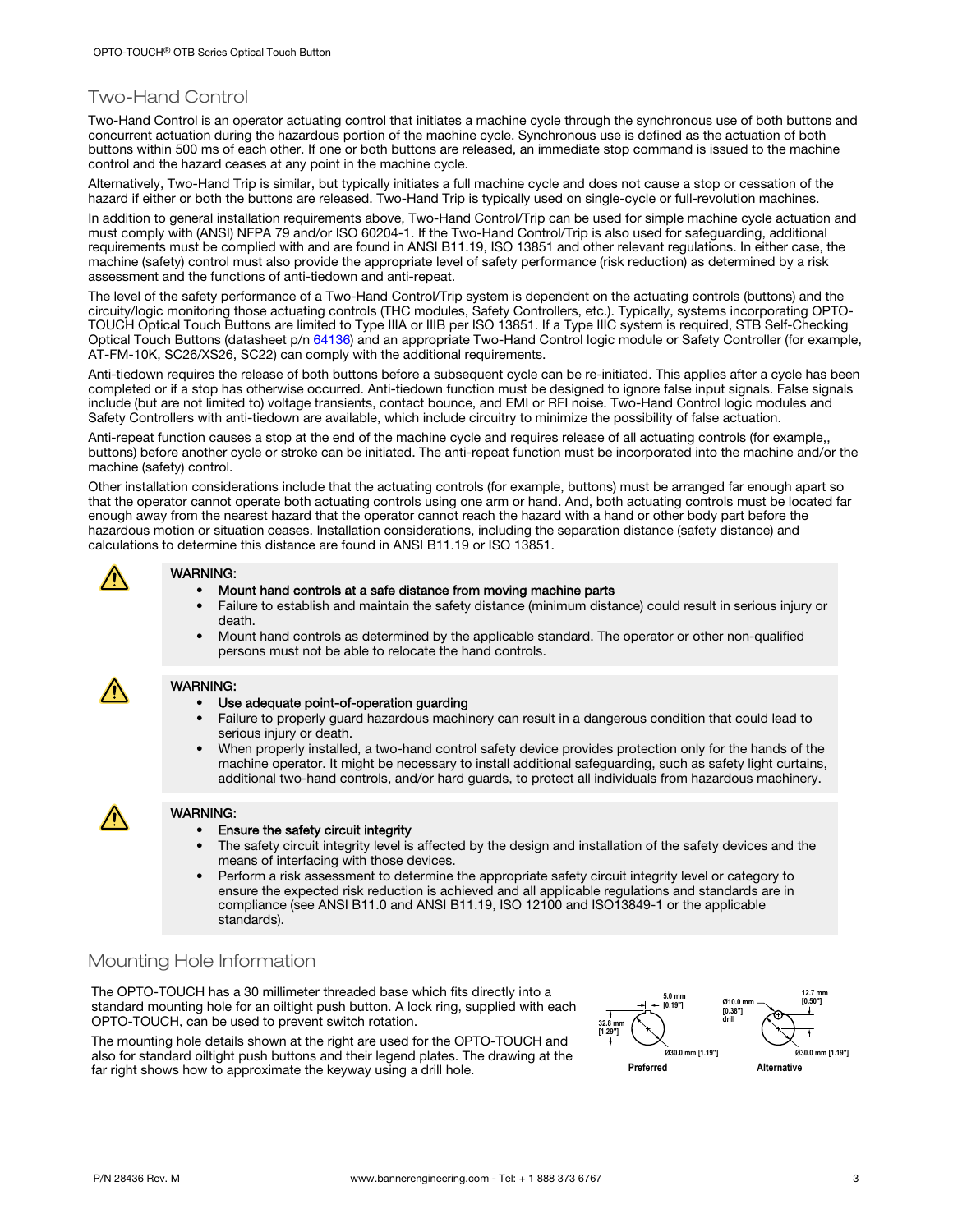### Wiring Diagrams



NPN Models **PNP Models** 



### AC and AC/DC Models Voltage Specifications



OTBA5 models: 105 V AC to 130 V AC OTBB5 models: 210 V AC to 250 V AC OTBVR81 models: 20 V AC/DC to 30 V AC/DC

> Note: For OTBVR81 Models, connection of DC power is without regard to polarity.

### **Specifications**

### Supply Voltage

Supply voltage varies, depending on the model ordered:

105 V AC to 130 V AC

210 V AC to 250 V AC (50/60Hz) 10 V DC to 30 V DC

20 V AC/DC to 30 V AC/DC (at 25 mA, exclusive of load)

#### Supply Protection Circuitry

Protected against reverse polarity and transient voltages

#### Output Protection

100 ms delay on power-up; outputs do not conduct at this time Models with solid-state outputs are protected against false pulse on power-up and continuous overload or short circuit of outputs

#### Output Configuration:

AC and AC/DC models: All models have SPDT electromechanical relay (one N.O. contact, one N.C. contact)

DC-only models:

OTBVN6 models have complementary NPN sinking outputs OTBVP6 models have complementary PNP sourcing outputs

#### Indicator LEDs

Two indicator LEDs. One lights whenever power is applied; the other lights whenever the switch is activated

#### Ambient Light Immunity

120,000 lux (direct sunlight)

#### EMI/RFI Immunity

Highly resistant to both single and mixed EMI and RFI noise sources

Response Time 100 ms ON/OFF

#### Cable

AC and AC/DC Quick-disconnect (QD) models require a MBCC-512 5- conductor cable (purchased separately). DC-only Quick-disconnect (QD) models require model MBCC- 412 4 conductor mini-style cable

Models with attached cable (non-QD models): 2 m (6 ft) PVC-jacketed, 22 AWG 4- or 5-conductor cable

### Output Rating:

AC and AC/DC models:

Maximum voltage is 250 V AC or 30 V DC

Maximum current is 7 amps (resistive load), 1 HP maximum

Minimum load is .05 watts (DC), .05VA (AC)

Mechanical life of relay is 50,000,000 operations (minimum) Electrical life of relay is 100,000 operations (minimum) at full resistive load

Transient suppression recommended when switching inductive loads DC models:

150 mA maximum load (each output) ON-state saturation voltage: less than 1 V at 10 mA; less than 1.5 V at 150 mA

OFF-state leakage current: less than 1 µA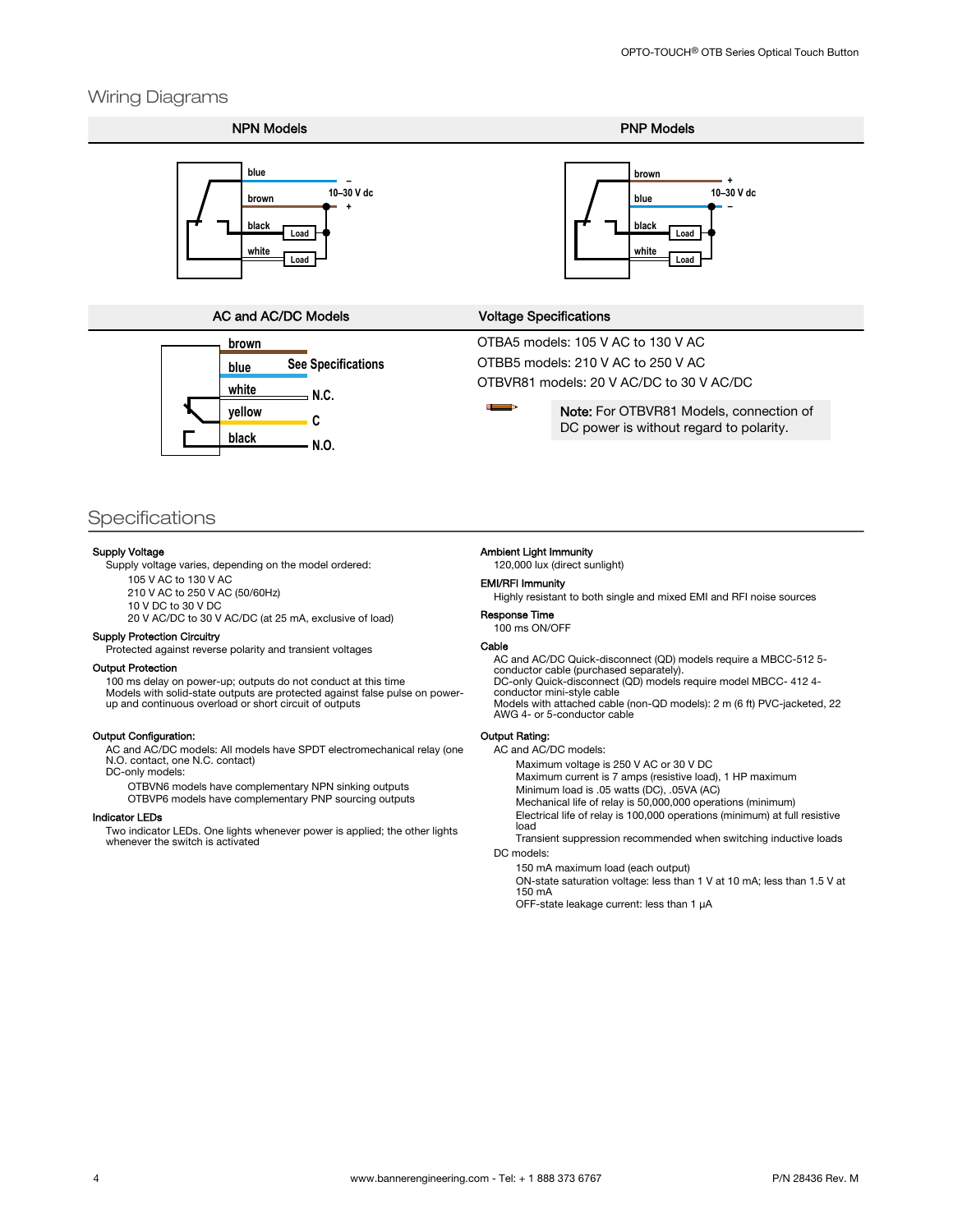### Operating Temperature

–20 °C to +50 °C (–4 °F to +122 °F) 90% at +50 °C maximum relative humidity (non-condensing)

### Environmental Considerations

**Models with polysulfone housing):** Prolonged exposure to direct outdoor<br>sunlight causes embrittlement of the polysulfone housing. Window glass<br>effectively filters longer wavelength ultraviolet and provides excellent<br>prote applications.

**Models with polycarbonate housing:** Avoid prolonged exposure to hot water<br>and moist high-temperature environments above 66 °C (150 °F). Avoid<br>aromatic hydrocarbons (such as xylene and toluene), halogenated<br>hydrocarbons, a

### Construction

Black polysulfone (or red polycarbonate) upper housing and fiber-reinforced<br>thermoplastic polysetre base. Electronics fully epoxy-encapsulated, Totally<br>encapsulated, non-metallic enclosure. Threaded base has M30 x 1.5<br>exte Protective cover: Polypropylene copolymer

#### Certifications







Dimensions



### Environmental Rating

NEMA 1, 3, 4, 4X, 12, and 13; IEC IP66

### Required Overcurrent Protection



WARNING: Electrical connections must be made by qualified personnel in accordance with local and national electrical codes and regulations.

Overcurrent protection is required to be provided by end product application per the supplied table. Overcurrent protection may be provided with external fusing or via Current Limiting, Class 2 Power Supply. Supply wiring leads < 24 AWG shall not be spliced.

For additional product support, go to www.bannerengineering.com.

| Supply Wiring (AWG) | Required Overcurrent Protection (Amps) |
|---------------------|----------------------------------------|
| 20                  | 5.0                                    |
| 22                  | 3.0                                    |
| 24                  | 2.0                                    |
| 26                  | 1.0                                    |
| 28                  | 0.8                                    |
| 30                  | 0.5                                    |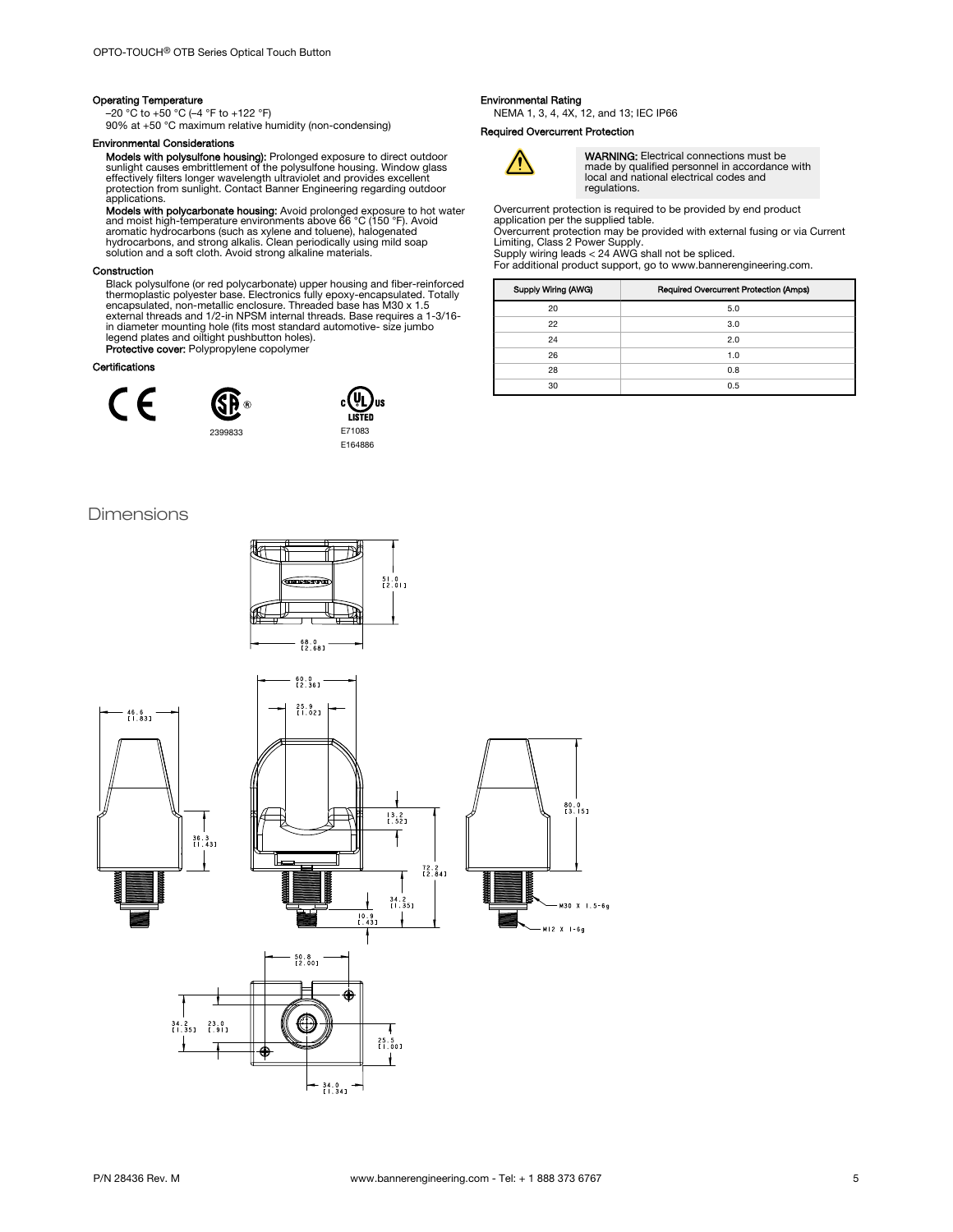## Accessories

## Cordsets (4-pin Mini-style)

| 4-Pin Mini-Style Cordsets-Single Ended |                         |          |                                                         |                                                     |  |
|----------------------------------------|-------------------------|----------|---------------------------------------------------------|-----------------------------------------------------|--|
| Model                                  | Length                  | Style    | <b>Dimensions</b>                                       | Pinout (Female)                                     |  |
| MBCC-406                               | $1.83 \text{ m}$ (6 ft) | Straight | $\leftarrow$ 52 Typ. $\leftarrow$ 7/8-16UN-2B<br>ø 25.5 | = Brown<br>$2 =$ White<br>$3 = Blue$<br>$4 = Black$ |  |
| MBCC-412                               | $3.66$ m (12 ft)        |          |                                                         |                                                     |  |
| MBCC-430                               | 9.14 m (30 ft)          |          |                                                         |                                                     |  |

## Cordsets (5-pin Mini-Style)

| 5-Pin Mini-Style Cordsets-Single Ended |                  |          |                                          |                                                                       |
|----------------------------------------|------------------|----------|------------------------------------------|-----------------------------------------------------------------------|
| Model                                  | Length           | Style    | <b>Dimensions</b>                        | Pinout (Female)                                                       |
| MBCC-506                               | 1.83 m $(6 ft)$  | Straight | 52 Typ. -<br>$-7/8 - 16$ UN-2B<br>ø 25.5 |                                                                       |
| MBCC-512                               | $3.66$ m (12 ft) |          |                                          |                                                                       |
| MBCC-530                               | 9.14 m (30 ft)   |          |                                          | $=$ Black<br>$2 = Blue$<br>$3 =$ Yellow<br>$4 = Brown$<br>$5 =$ White |

## Mounting Brackets

### SMB30MM

- 12-ga. stainless steel bracket with curved mounting slots for versatile orientation
- Clearance for M6 (¼ in) hardware
- Mounting hole for 30 mm sensor

Hole center spacing:  $A = 51$ , A to  $B = 25.4$ **Hole size:**  $A = 42.6 \times 7$ ,  $B = \emptyset 6.4$ ,  $C = \emptyset 30.1$ 

### SMBAMS30P

- Flat SMBAMS series bracket<br>• 30 mm hole for mounting
- 30 mm hole for mounting sensors
- Articulation slots for 90°+ rotation
- 12-ga. 300 series stainless steel

Hole center spacing: A=26.0, A to B=13.0 Hole size: A=26.8 x 7.0, B=ø 6.5, C=ø 31.0



45

93  $\sim A$ 

C

B

### SMB30SC

- Swivel bracket with 30 mm mounting hole for sensor Black reinforced thermoplastic
- polyester Stainless steel mounting and swivel locking hardware

included Hole center spacing: A=ø 50.8

Hole size: A=ø 7.0, B=ø 30.0



- Right-angle SMBAMS series bracket
- 30 mm hole for mounting sensors
- Articulation slots for 90°+ rotation
- 12-ga. (2.6 mm) cold-rolled steel

Hole center spacing: A=26.0, A to B=13.0 Hole size: A=26.8 x 7.0, B=ø 6.5, C=ø 31.0



 $67 -$ 

B

A

58

29  $\,{}^>$